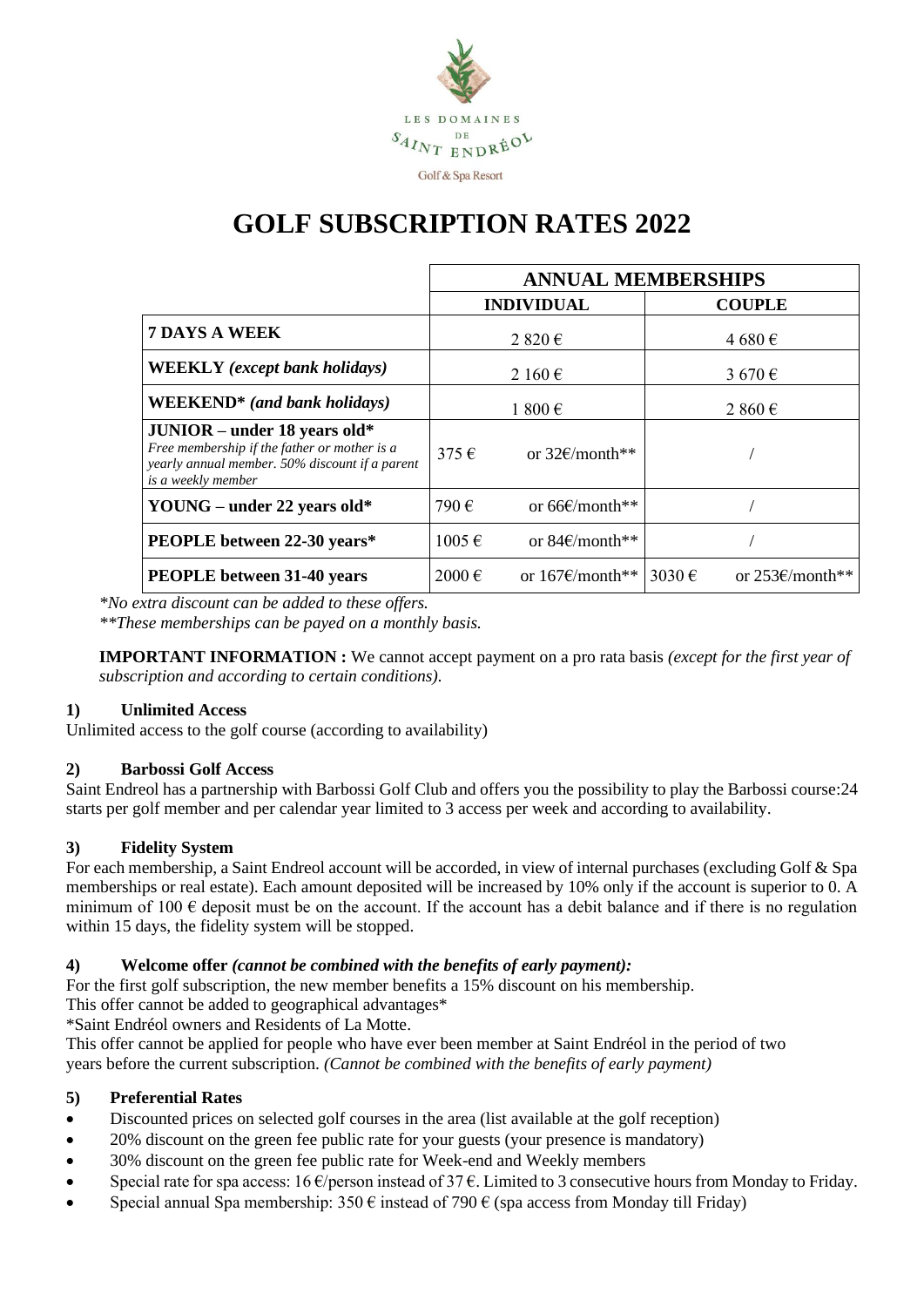#### **6) Early Payment Benefits for golf subscription renewals**

All members except Junior, Young and people between 22 and 30 years who make full payment of their subscription for 2022 by the 31<sup>st</sup> of December 2021, will receive the gifts described in the table below.

| <b>GIFT COUPONS/PERSON</b>                                         | Individual and Couple<br>memberships<br>7 days a week, Weekly<br>and People<br>between 31 and 40<br>vears old | Individual and Couple<br>memberships<br>Weekend |
|--------------------------------------------------------------------|---------------------------------------------------------------------------------------------------------------|-------------------------------------------------|
| $16 \epsilon$ Spa access                                           |                                                                                                               |                                                 |
| 10€ discount for a 50€ purchase on cosmetics<br>and spa treatments | 8                                                                                                             | 8                                               |
| 10€ Meal Coupon (Restaurant)                                       | 15                                                                                                            | 8                                               |
| 5€ Drink Coupon (Bar)                                              | 15                                                                                                            | 8                                               |
| <b>Total Value</b>                                                 | 385€                                                                                                          | 200€                                            |

#### **7) Non PACA Resident Discount**

The Domain of St Endréol offers 15% off from the Subscription Rate for 2019 for Members whose primary residence is not in the Provence Côte d'Azur region; proof of address is required.

*This discount is not available for Saint Endreol owners and cannot be applied for weekend, Young, Junior and people between 22 and 30 years old. This discount can be added to the "Welcome offer"*

#### **8) La Motte resident**

A person who lives in La Motte en Provence benefit from a 25% discount on his golf membership. A proof of address is required.

*This discount cannot be added to the "Welcome offer"* 

#### *9)* **Owners in Saint Endréol**

Within the context of purchasing an existing property in the older part of Les Domaines de Saint Endréol, the new owners will benefit from a 25% discount on their individual or couple annual subscription (discount not applicable on all other subscriptions).

For the purchase of a newly built property, the discount is at 35% on their annual individual or couple subscription (discount not applicable on all other subscriptions).

These advantages cannot be combined with any other offers and discounts.

*This advantage cannot be added to any other offer.* 

#### **10) Introduction of a new member**

If a member introduces a new member\*, the Domaines de Saint Endréol offers:

|                                                                                                   | Sponsorship of Individual 7<br>days a week and all Couple<br>memberships | Sponsorship of Individual<br>"Weekly", "Week-end"<br>memberships and people between<br>22 and 40 years |
|---------------------------------------------------------------------------------------------------|--------------------------------------------------------------------------|--------------------------------------------------------------------------------------------------------|
| Spa access                                                                                        |                                                                          |                                                                                                        |
| 10€ discount for a 50€ purchase on cosmetics and spa<br>treatments                                | 8                                                                        | 8                                                                                                      |
| Rental buggy                                                                                      | 10                                                                       |                                                                                                        |
| Accommodation B&B in the tourism residence<br>(except during July and August - upon availability) |                                                                          |                                                                                                        |
| Lunch for 2 persons <i>(Bistronomic menu)</i>                                                     |                                                                          |                                                                                                        |
| <b>Total Value</b>                                                                                | 828€                                                                     | 343 $\epsilon$                                                                                         |

*\*a part from "Young" & "Junior" memberships* 

*These advantages are offered if the introduced member has never been a Saint Endréol member, and a Barbossi member, in the past. Saint Endreol Resident cannot be introduced.*